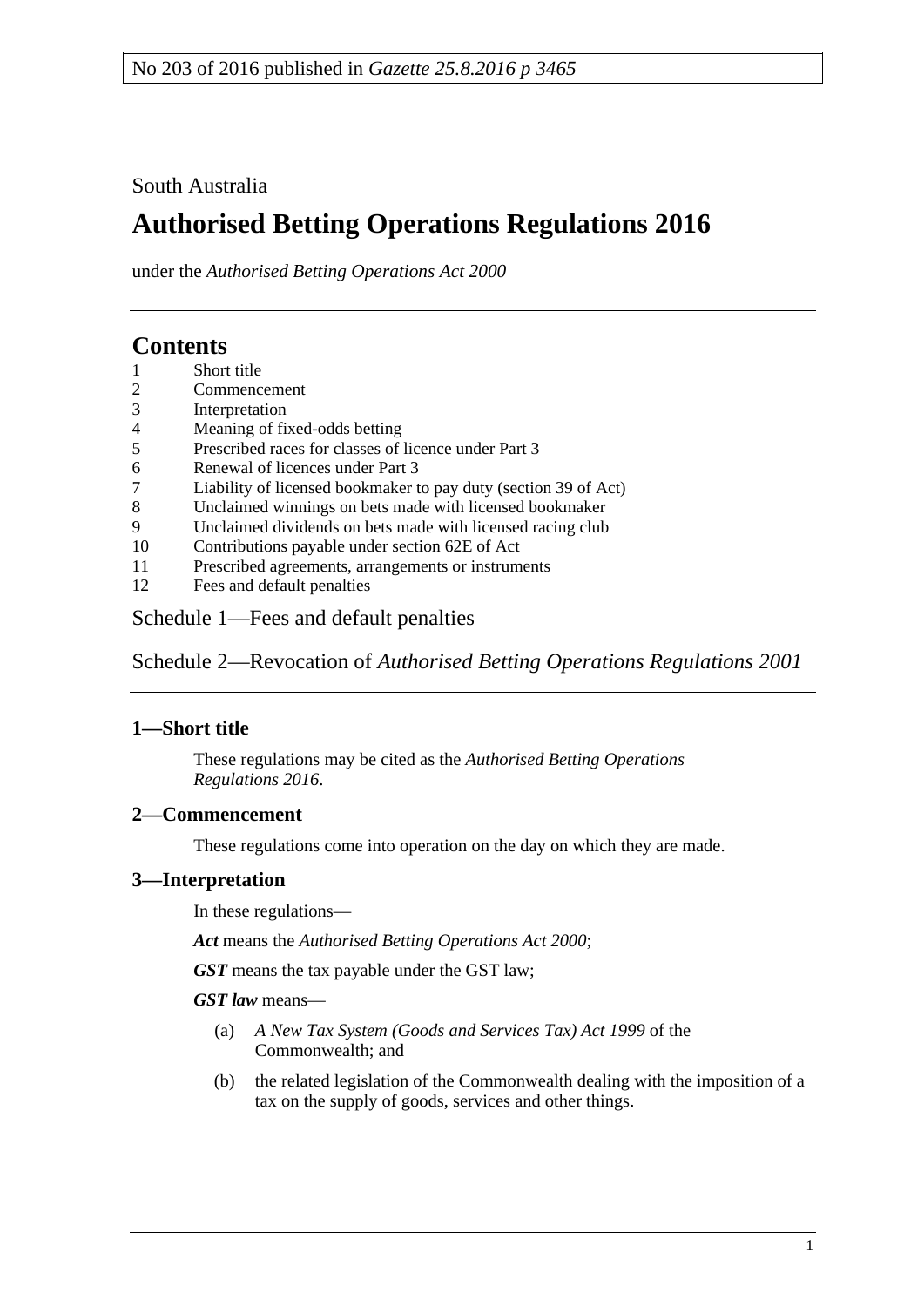#### <span id="page-1-0"></span>**4—Meaning of fixed-odds betting**

- (1) Pursuant to section  $91(2)(ab)$  of the Act, the following forms of betting on races held by licensed racing clubs, or races that are the subject of approved contingencies, are declared to be fixed-odds betting for the purposes of the Act:
	- (a) the form of betting where a person makes a bet on a race result at starting price odds;
	- (b) the form of betting where a person makes a bet on a race result at best price odds;
	- (c) the form of betting where a person makes a bet on a race result on the basis that the amount payable on a winning bet is the amount that would be payable if the bet had been made as a totalisator bet with—
		- (i) the holder of the major betting operations licence; or
		- (ii) if the holder of the major betting operations licence is not conducting off-course totalisator betting in respect of the race, the body authorised to conduct off-course totalisator betting on the race in the jurisdiction in which the race is held.

(ignoring any adjustment to the totalisator dividend that would have resulted if the bet had actually been made as a totalisator bet).

(2) In this regulation—

*best price odds* means the odds determined—

- (a) in the case of a race held by a licensed racing club—by the betting price information service in attendance at the race or, in the absence of that service, by the club; or
- (b) in the case of any other race—by the body holding the race,

to be the best price for the race result (the most favourable odds available on the race result at any time);

*betting price information service* means a body holding an approval under section 61(3) of the Act to communicate betting price information for races held by licensed racing clubs;

*starting price odds* means the odds determined—

- (a) in the case of a race held by a licensed racing club—by the betting price information service in attendance at the race or, in the absence of that service, by the club; or
- (b) in the case of any other race—by the body holding the race,

to be the starting price for the race result (the odds available on the race result immediately before the start of the race).

#### <span id="page-1-1"></span>**5—Prescribed races for classes of licence under Part 3**

For the purposes of section  $34(1)(a)$ , (b) and (d) of the Act, a race conducted in the course of a business for which a licence is required under the *[Racing \(Proprietary](http://www.legislation.sa.gov.au/index.aspx?action=legref&type=act&legtitle=Racing%20(Proprietary%20Business%20Licensing)%20Act%202000)  [Business Licensing\) Act](http://www.legislation.sa.gov.au/index.aspx?action=legref&type=act&legtitle=Racing%20(Proprietary%20Business%20Licensing)%20Act%202000) 2000* is a race of a prescribed kind.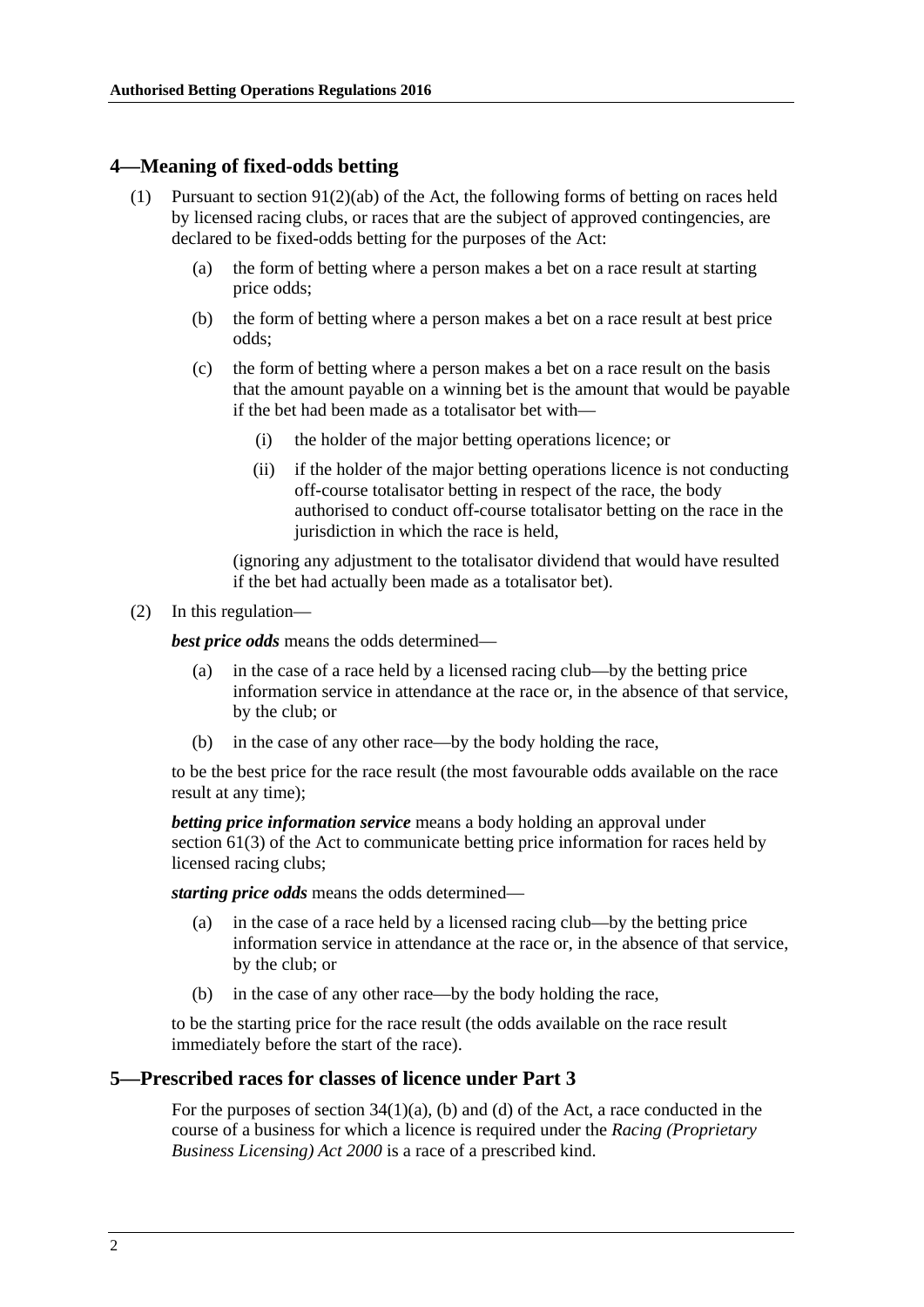### <span id="page-2-0"></span>**6—Renewal of licences under Part 3**

- (1) An application for renewal of a licence granted under Part 3 of the Act must be made before the date on which the licence would expire in the absence of an application for renewal but may not be made earlier than 6 months before that date.
- (2) If the licensing authority grants an application for renewal of a licence under Part 3 of the Act, the licence will continue to have effect for a period specified by the licensing authority in granting the application.

### <span id="page-2-3"></span><span id="page-2-1"></span>**7—Liability of licensed bookmaker to pay duty (section 39 of Act)**

- (1) A bookmaker must, not later than 3.00 p.m. on each Thursday, pay to the Treasurer for the credit of the Consolidated Account in respect of bets made with the bookmaker by persons outside Australia on events other than prescribed races during the week that ended at midnight on the Saturday next preceding that Thursday an amount of duty equal to 0.25% of the amount paid or payable to the bookmaker in respect of those bets.
- (2) The Treasurer must, on application by a bookmaker in writing and on being satisfied that the bookmaker has paid an amount to the Treasurer under [subregulation](#page-2-3) (1) in respect of a bet on an event other than a prescribed race that has been abandoned or a bet that has been declared off, refund to the bookmaker from the Consolidated Account (which is appropriated to the necessary extent) the amount paid to the Treasurer in respect of that bet.
- (3) For the purposes of this regulation, a bet made with a group of bookmakers will be taken to have been made with a single bookmaker and the amount of the bet will be taken to have been paid, or to be payable, to a single bookmaker.
- (4) In this regulation—

*prescribed race* means a race other than a race conducted in the course of a business for which a licence is required under the *[Racing \(Proprietary Business Licensing\)](http://www.legislation.sa.gov.au/index.aspx?action=legref&type=act&legtitle=Racing%20(Proprietary%20Business%20Licensing)%20Act%202000)  Act [2000](http://www.legislation.sa.gov.au/index.aspx?action=legref&type=act&legtitle=Racing%20(Proprietary%20Business%20Licensing)%20Act%202000)*.

#### <span id="page-2-4"></span><span id="page-2-2"></span>**8—Unclaimed winnings on bets made with licensed bookmaker**

- (1) A licensed bookmaker must, on or before 30 September in every year, pay to the Treasurer to be credited to the Consolidated Account the amount of any unclaimed winnings on bets the outcome of which was determined during the preceding financial year.
- (2) If a payment has been made under [subregulation](#page-2-4) (1) in respect of unclaimed winnings on a bet, the Treasurer may pay the amount of the winnings from the Consolidated Account (which is appropriated to the necessary extent) to the licensed bookmaker with whom the bet was made or the person entitled to be paid the winnings if—
	- (a) in the case of payment to the licensed bookmaker—the Treasurer is satisfied that the bookmaker has, since the payment to the Treasurer in respect of the bet, paid the amount of the winnings to the person entitled to be paid the winnings on the bet; and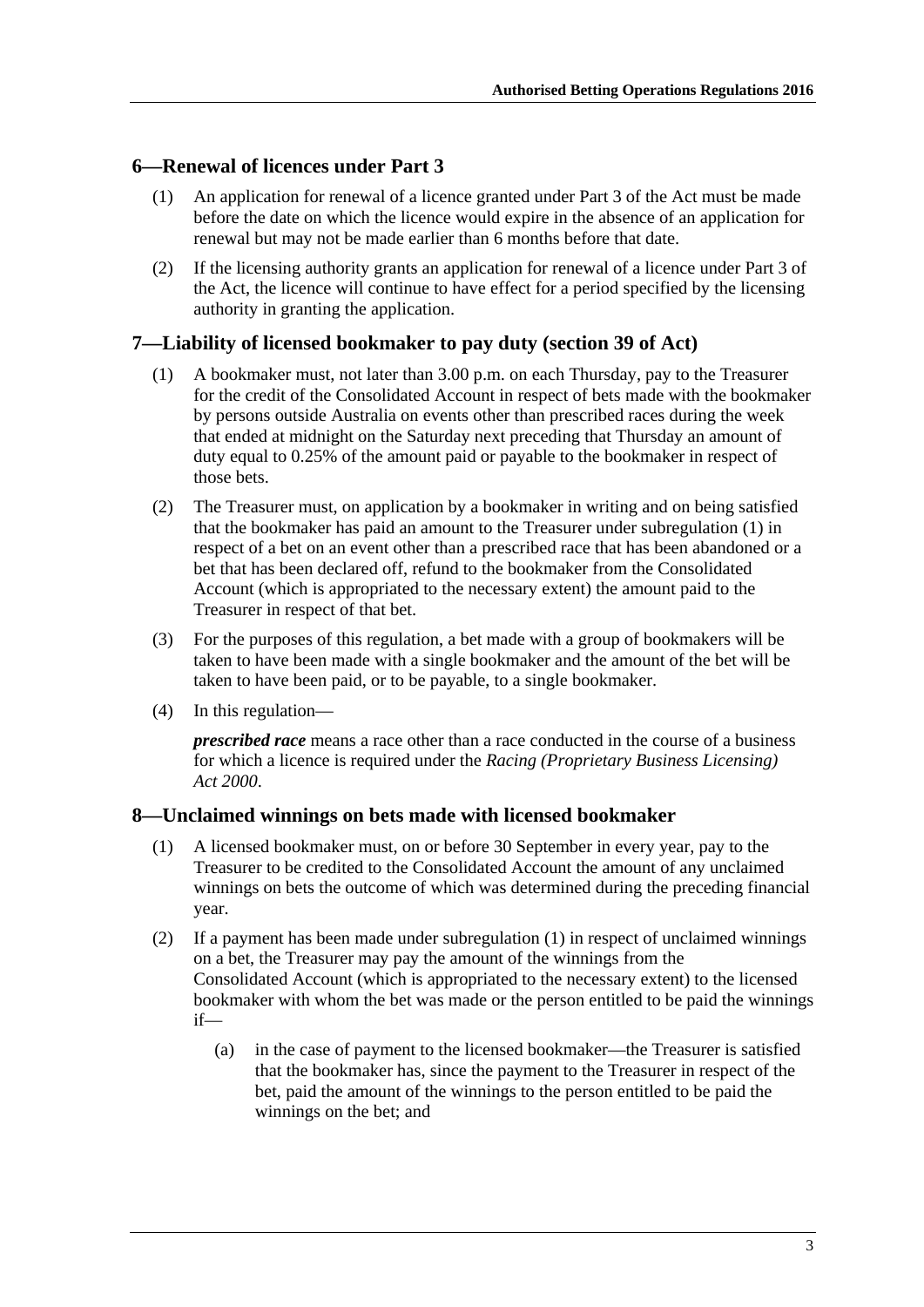- (b) in the case of payment to the person entitled to be paid the winnings—the Treasurer is satisfied that the person is so entitled and has not made a claim to the licensed bookmaker for payment of the winnings or has made such a claim but payment has been refused; and
- (c) in any case—
	- (i) the Treasurer has not made payment of the amount of the winnings to any other person; and
	- (ii) the Treasurer is satisfied that no other person has a valid claim to be paid the winnings.
- (3) In this regulation—

*licensed bookmaker* includes a person who was formerly a licensed bookmaker.

#### <span id="page-3-0"></span>**9—Unclaimed dividends on bets made with licensed racing club**

A licensed racing club must, on or before 30 September in every year, pay to the Treasurer for the credit of the Consolidated Account an amount being the sum of the amounts accruing to the club as unclaimed dividends during the preceding financial year.

#### <span id="page-3-2"></span><span id="page-3-1"></span>**10—Contributions payable under section 62E of Act**

- (1) For the purposes of section  $62E(12)$  of the Act, the amount that may be recovered as a debt due to the relevant racing controlling authority by an operator who conducts SA race betting operations when a contribution agreement is not in force is 20% of the gross proceeds of those betting operations.
- (2) For the purposes of [subregulation](#page-3-2) (1)—
	- (a) subject to [paragraph](#page-3-3) (b), the following amounts are to be included in the calculation of gross proceeds of betting operations:
		- (i) any amount (excluding GST) paid to the betting operator as a bet on an SA race;
		- (ii) any amount (excluding GST) paid to the betting operator in respect of a relevant lay-off bet made by the operator;
		- (iii) any amount (excluding GST) paid to the betting operator as a fee or commission relating to a bet or an offer to make a bet on an SA race on a betting exchange operated by the operator; and
	- (b) the following amounts are not to be included in the calculation of gross proceeds of betting operations:
		- (i) any amount (excluding GST) paid out by the betting operator in respect of a bet on an SA race made with the operator;
		- (ii) any amount (excluding GST) paid out by the betting operator as a relevant lay-off bet.

<span id="page-3-3"></span>**Note—**

In summary, gross proceeds are calculated as the total amount received as bets, dividends on relevant lay-off bets and commission less amounts paid out in respect of bets and relevant lay-off bets.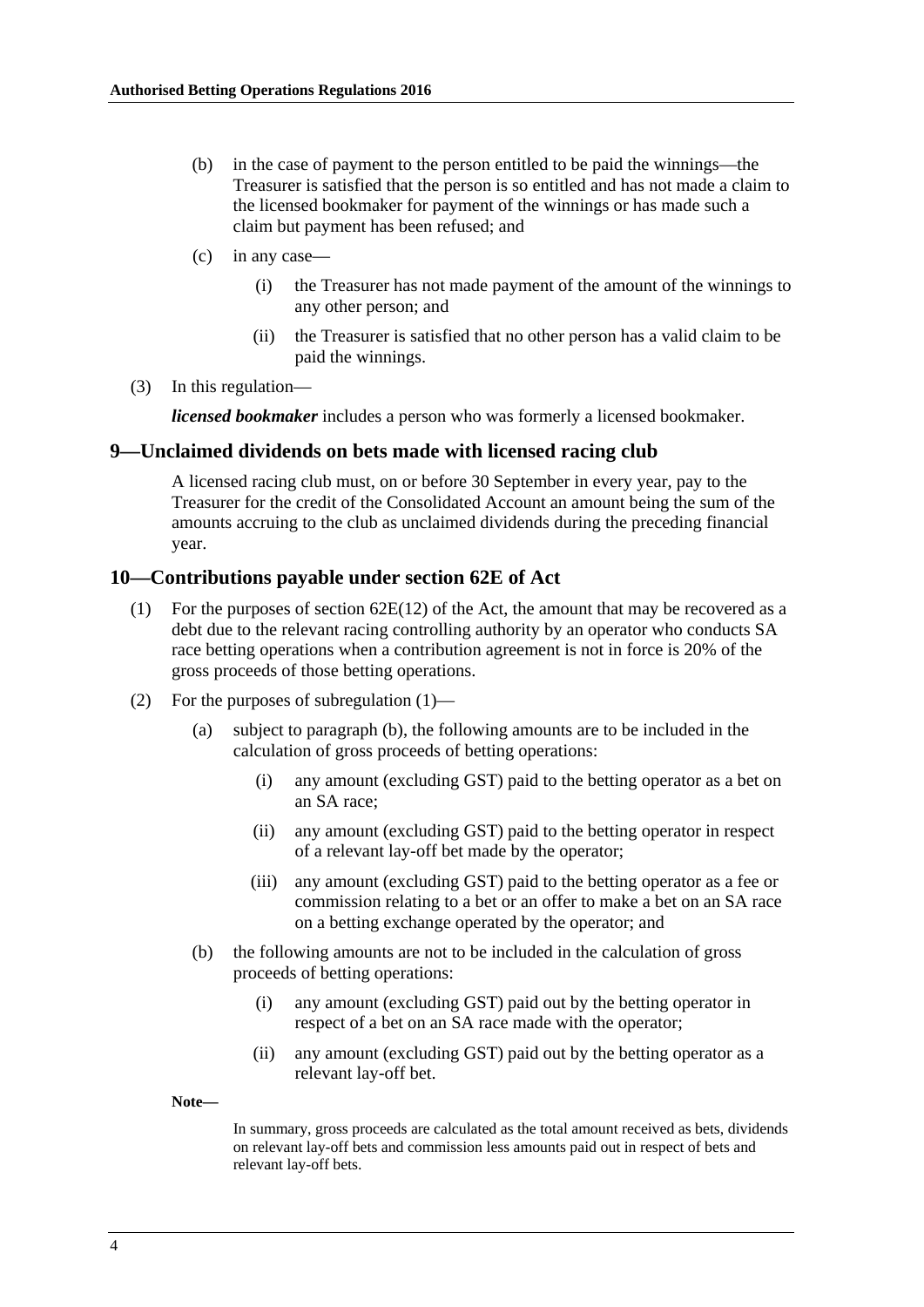- <span id="page-4-2"></span>(3) For the purposes of this regulation—
	- (a) a bet is a *lay-off bet* if—
		- (i) it is a bet made by a betting operator with a person authorised under the law of this State, another State or a Territory of Australia to conduct betting; and
		- (ii) the bet is made by the betting operator to off-set the operator's liability in respect of amounts paid to the betting operator as fixed-odds bets on SA races; and
		- (iii) the bet relates to the same contingencies as the fixed-odds bets referred to in [subparagraph](#page-4-2) (ii); and
	- (b) a lay-off bet is a *relevant lay-off bet* if the amount that the betting operator stands to win on the lay-off bet and any other lay-off bets relating to the same contingencies does not exceed the amount the betting operator stands to lose on the fixed-odds bets in respect of which the operator's liability is off-set.
- (4) In this regulation—

*SA race* means a race held in this State by a racing club.

#### <span id="page-4-0"></span>**11—Prescribed agreements, arrangements or instruments**

For the purposes of the definition of *prescribed agreement, arrangement or instrument* in section 81(2) of the Act, the following agreements, arrangements or instruments are prescribed:

- (a) the Intercode Agreement, within the meaning of the Government Agreement, entered into between Racing SA Pty Limited (ACN 095 660 058), Thoroughbred Racing SA Limited (ACN 094 475 939), Harness Racing SA Limited (ACN 094 559 930) and Greyhound Racing SA Limited (ACN 094 569 525) as amended by amending deed dated 15 August 2001;
- (b) the constitution of Racing SA Pty Limited (ACN 095 660 058) as at the commencement of this regulation;
- (c) the constitution of Thoroughbred Racing SA Limited (ACN 094 475 939) as at the commencement of this regulation;
- (d) the constitution of Harness Racing SA Limited (ACN 094 559 930) as at the commencement of this regulation;
- (e) the constitution of Greyhound Racing SA Limited (ACN 094 569 525) as at the commencement of this regulation.

#### <span id="page-4-1"></span>**12—Fees and default penalties**

- (1) The fees and default penalties fixed by [Schedule](#page-5-0) 1 are payable to the licensing authority for the purposes set out in [Schedule](#page-5-0) 1.
- <span id="page-4-3"></span>(2) The licensee must pay to the Commissioner, before the Commissioner grants an approval of systems, procedures or equipment that the Authority has determined under section  $41(1)(c)$  of the Act to be subject to that section, a fee of the amount determined by the Commissioner to be the costs incurred in respect of examination of the systems, procedures or equipment for the purpose of determining whether or not such an approval should be granted.